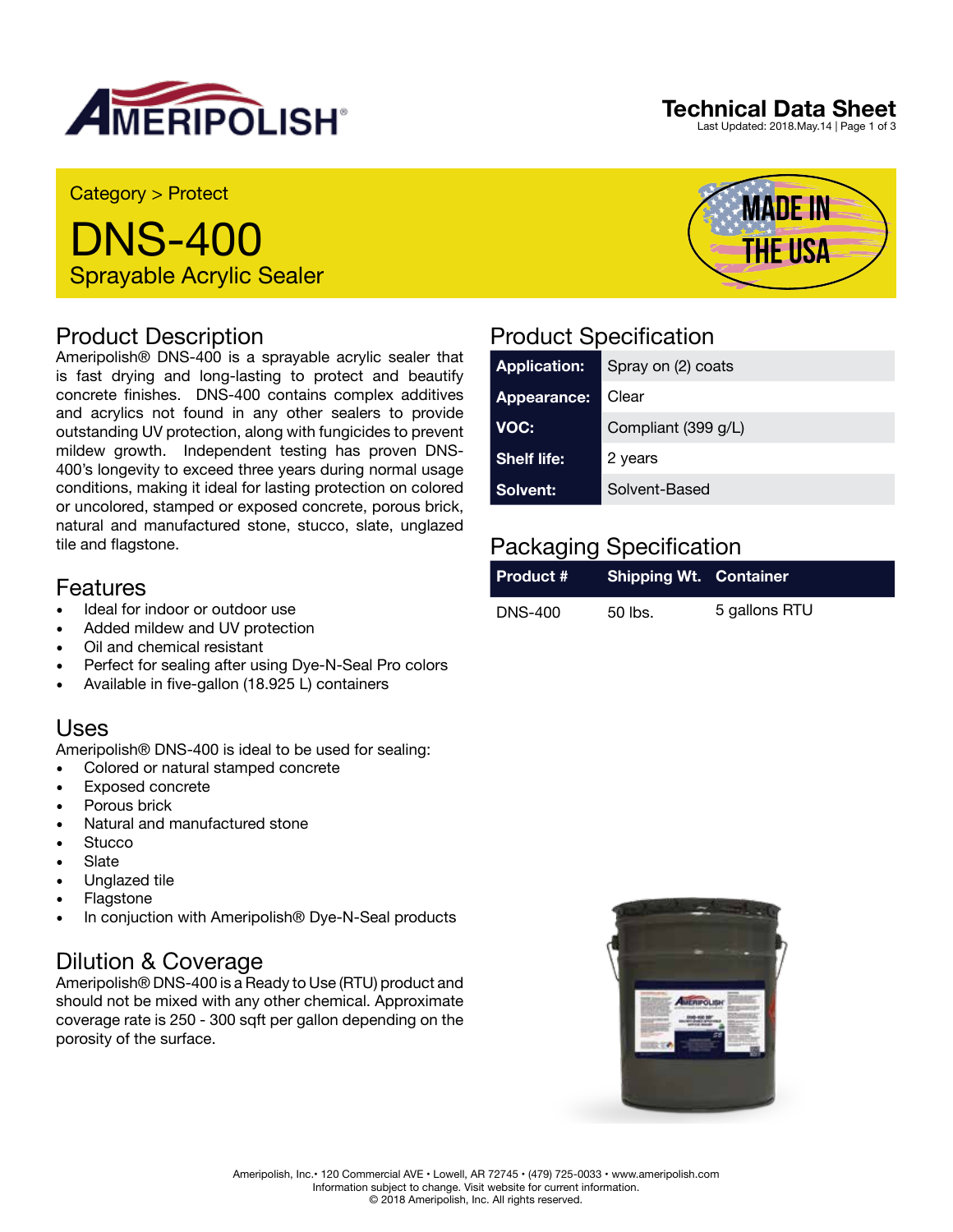

Category > Protect

# DNS-400 Sprayable Acrylic Sealer

#### Preparation

New concrete should be cured at least 28 days prior to application. The application area must be completely clean and dry to the touch. Pressure washing and power scrubbing may be necessary. Remove all efflorescence, oil, dirt, paints, sealers, and curing compounds. RINSE THOROUGHLY. Allow the surface to dry at least 24 hours. Soaps and detergents should never be used for cleaning. Dried residue on the surface will prevent the sealer from bonding. Acid washing is NOT recommended. Acid residue will prevent the sealer from penetrating. Allow the surface to dry, at least for dense surfaces such as glazed tile, marble or granite, dense brick, dense slate, or terrazzo. If in doubt, test the surface by sprinkling with water. If water beads up on the surface, additional cleaning and testing must be done. Do not use where hydrostatic pressure is possible.

#### Application

- 1. Always test a small area of surface to verify protection and appearance. Use DNS-400 full strength. DO NOT THIN. Apply 1-2 light, even coats with a low-pressure airless sprayer or short napped roller.
- 2. Maintenance: The sealed surface should be inspected periodically for areas of thin or traffic-worn sealer, and reapplied as needed. If traces of efflorescence are present, this should first be eliminated with a gentle cleaner.

#### **Cleanup**

Rinse all equipment and applicators witha solvent shortly after using Ameripolish® DNS-400.

## Storage

- Store upright in safe dry place at 40-100Fº (4 -38Cº)
- Keep product from freezing
- Keep out of reach of children
- Seal container after use
- Do not mix with other chemicals

## VOC Compliance

In addition, Ameripolish® DNS-400 offers VOC compliance with low VOC at 399g/L and is also compliant with national, state, and district regulations:

- US Environmental Protection Agency<br>• California Air Besources Board SCM I
- California Air Resources Board SCM Districts\*
- South Coast Air Quality Management District
- Maricopa County, AZ
- Northeast Ozone Transport Commission

\*Before application, verify product conformance with local and state codes.

#### Caution

Contains aromatic hydrocarbons. KEEP OUT OF REACH OF CHILDREN. Before using or handling, read the Material Safety Data Sheet and Warranty. DO NOT TAKE INTERNALLY. Do not breathe vapors or mist. Use only with adequate ventilation and use a respirator when levels are above applicable limits. Avoid contact with skin and eyes. Close container after each use. Use good hygiene when handling this product and was and bathe after each use. Be sure to wash clothing after each use.

If using a roller to apply sealer, be careful to apply in thin coats, maintain a wet edge, and do not back-brush. Allow 1-3 hours between coats or until the surface is dry to the touch. Apply in temperatures between 12.8°C – 26.7°C (55°F - 80°F). Avoid using in direct sunlight, especially on hot, windy days. Apply during the cooler part of the day when the surface is shaded. Do not apply on rainy or foggy days. Excess moisture will not allow the sealer to dry properly. Use only in well ventilated areas. It is recommended that foot traffic remain off the finished sealed surface for 24 hours. For heavy traffic, allow 72 hours for curing.

#### Warning & Safety Information

KEEP OUT OF REACH OF CHILDREN. DO NOT TAKE INTERNALLY. BEFORE USING THIS PRODUCT PLEASE READ THE SAFETY DATA SHEET IN ITS ENTIRETY! Safety